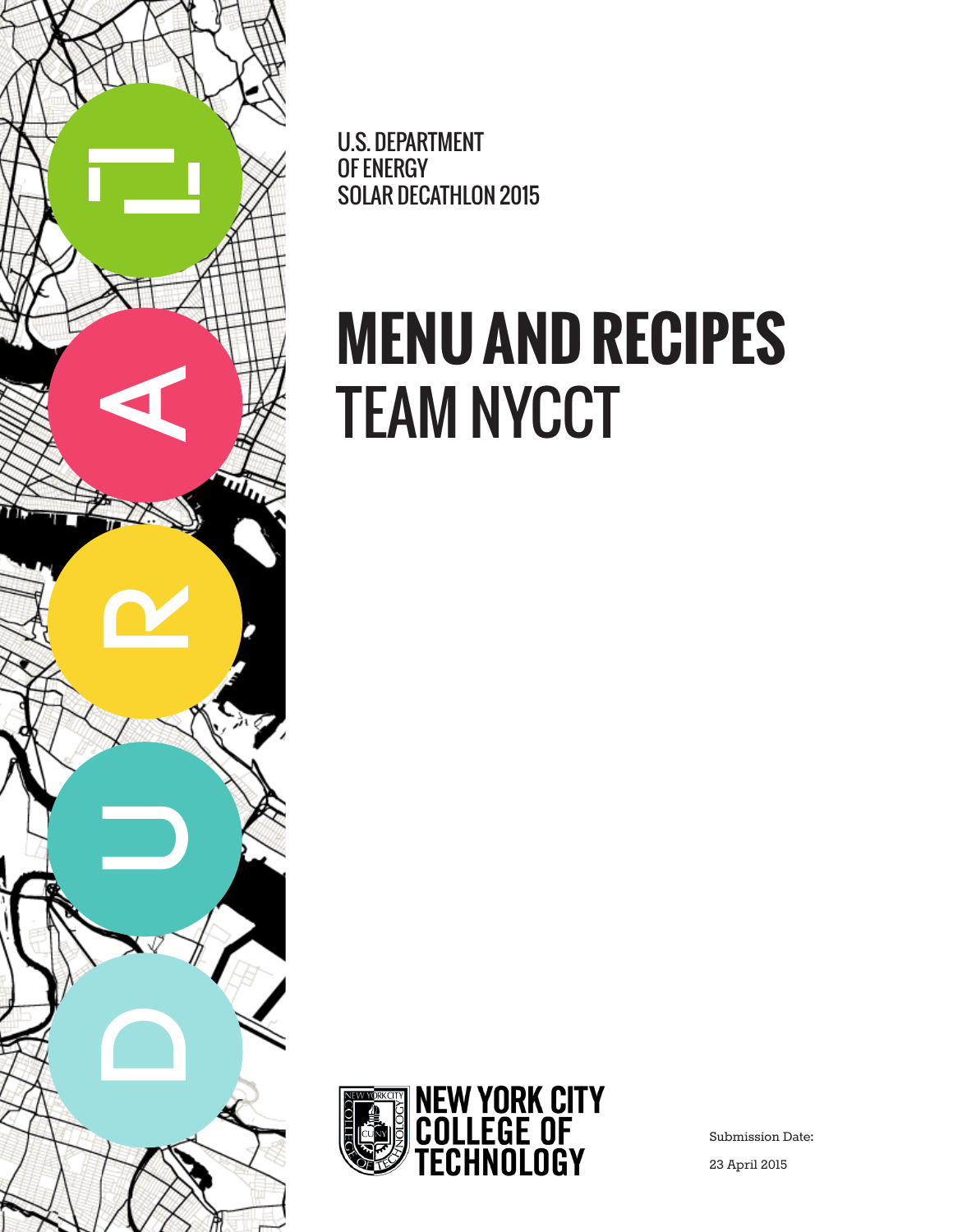

### PROJECT MANUAL

Version 1 Design Development

DURAhome Solar Decathlon 2015

### New York City College of Technology

Brooklyn, New York 186 Jay Street Brooklyn, New York 11201 Phone: 718-260-5262

www.durahome.org

Issued: 23 April 2015 U.S. Department of Energy Solar Decathlon 2015

Primary Faculty Contact Alexander Aptekar School of Design and Technology Department of Architectural Technology AAptekar@citytech.cuny.edu

U.S DOE Solar Decathlon Competition 2015 Team New York City College Of Technology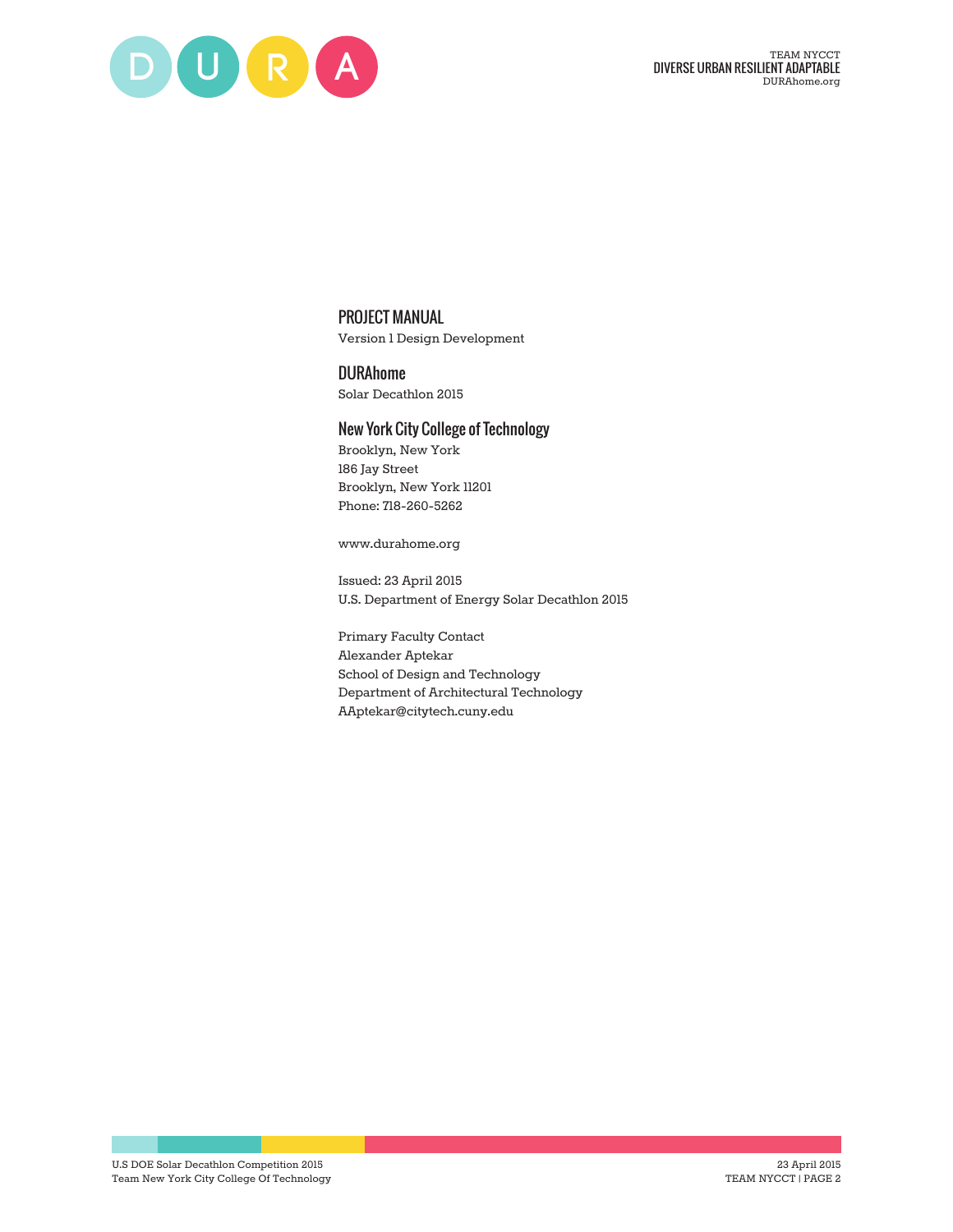

# A TASTE OF TEAM DURA I

### GRAZING

A selection of local olives and cheeses

NYC Style Pissaladiere

# APPETIZER

Diver Scallop Ceviche, Pickled Beets, Pea Puree

# MAIN COURSE

Raffetto's Pasta Trimmings, Meatballs, Team DURA Tomato Sauce

### **DESSERT**

Brooklyn Cheesecake Panna Cotta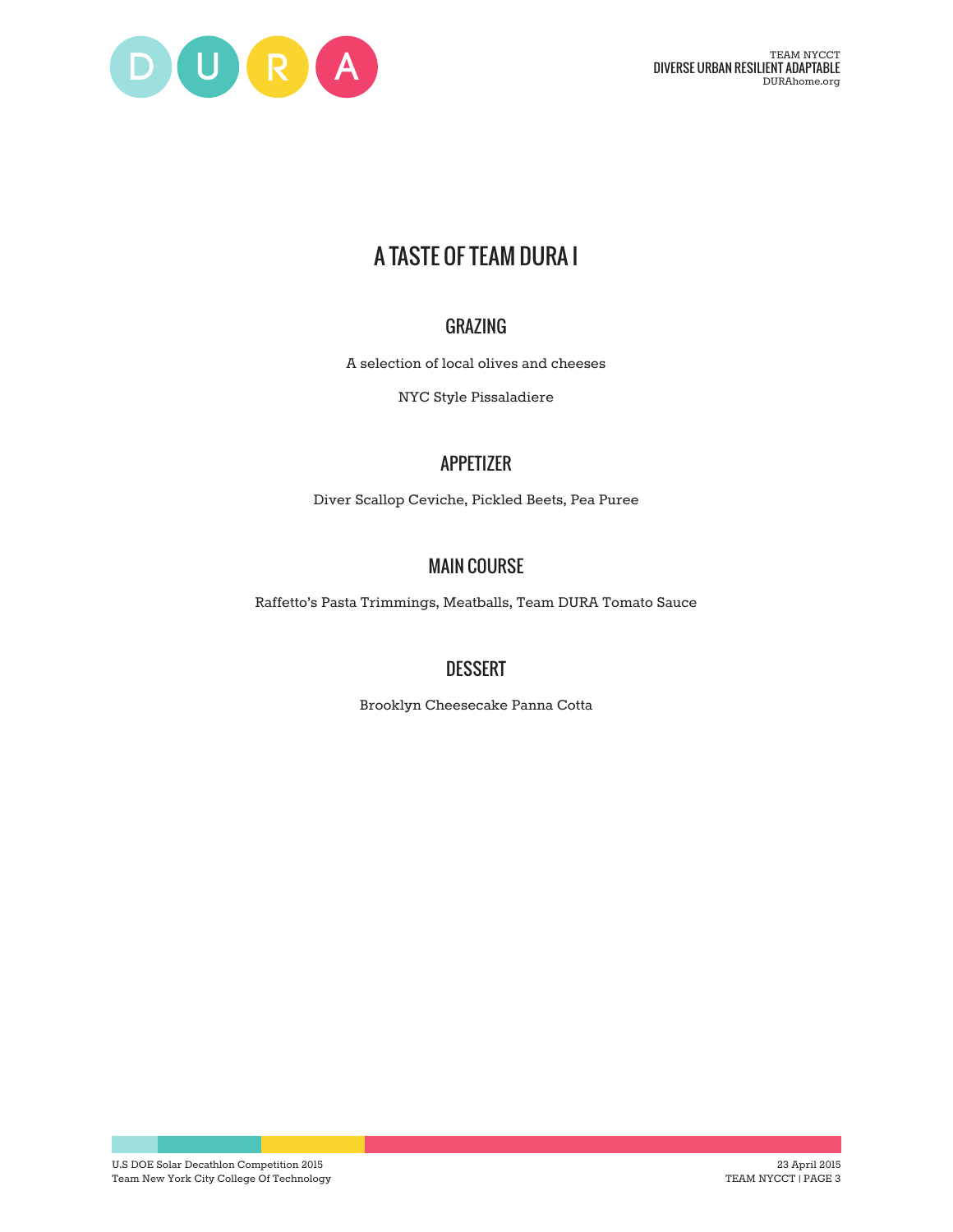

# A TASTE OF TEAM DURA II

# GRAZING

Goat Cheese Crostade, Melon & Fig

### APPETIZER

Carrot & Avocado 'Tartare', Butternut Squash Kernels, NYC Honey, Cayenne Dust

# MAIN COURSE

Poached Snapper, Orange-Parsley Emulsion; 12 Grain Pilaf

### DESSERT

Upper East Side Cannoli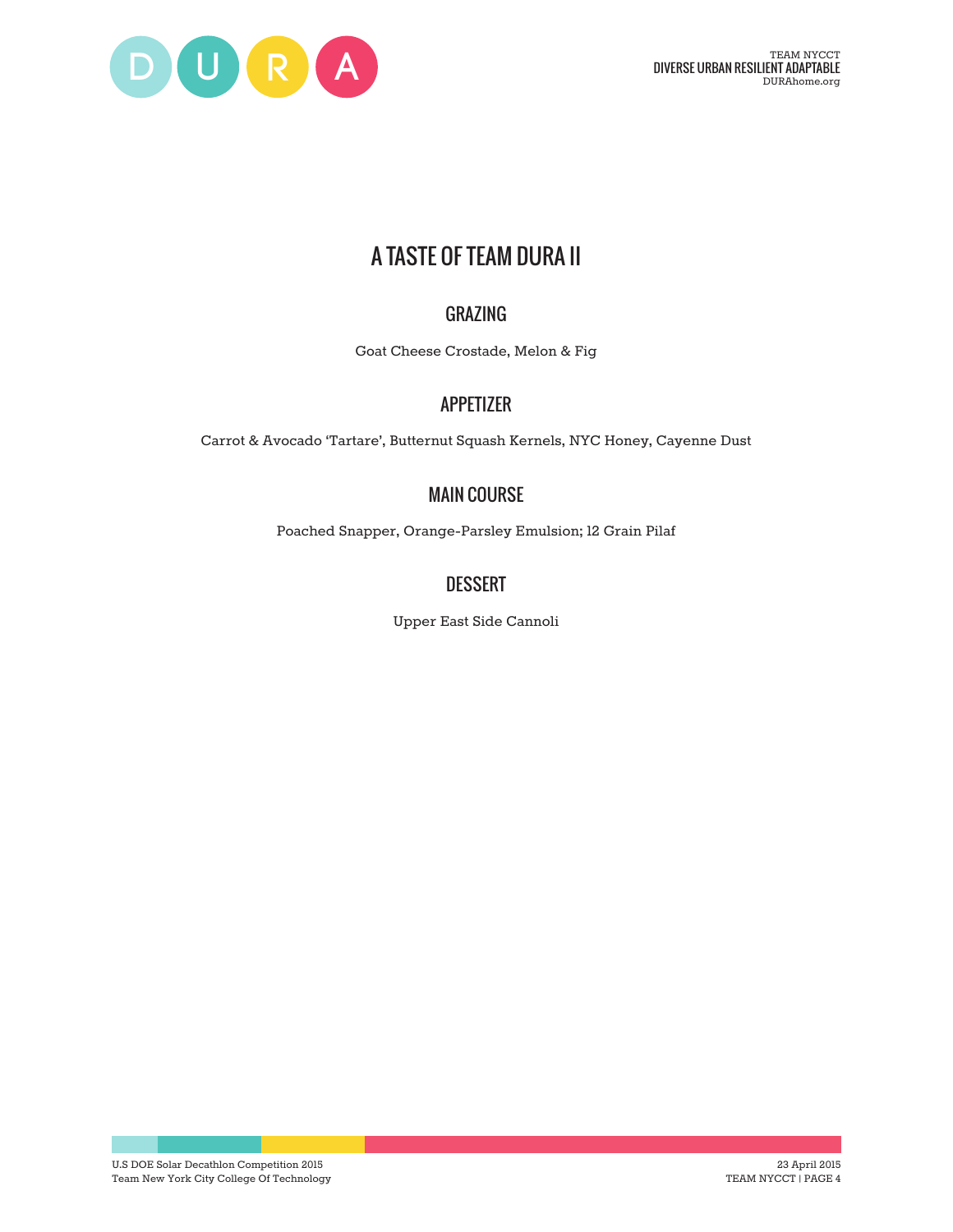

# A TASTE OF TEAM DURA MENU I

PISSALADIERE Sponge Method 1 lb. WATER ½ OZ. FRESH YEAST (¼ OZ. DRY YEAST) 1 lb. BREAD FLOUR Mix the above and allow to ferment for 3 –4 hrs at room temperature. Add to this sponge: 12 OZ. (3/4 CUP) WATER 2 LB. BREAD FLOUR (more or less, keep the dough rather moist) Knead the dough for about 5 minutes and then allow it to rest for 20 minutes. Knead in 1 oz. (2 Tbs.) SALT and ½ TBS COARSELY CHOPPED ROSEMARY Retard the dough in the refrigerator overnight. 2 hours before you want to make pissaladiere, divide dough into 8 pcs. Round and bench the dough for 15 minutes. Shape and flatten into rounds, place on a sheet pan and allow to rise for  $l = 2$  hrs. Pre heat oven to 425 F. Drain one 4 oz can of anchovy filet Slice and sauté in olive oil 3 medium onions until soft and golden brown. Season w/ salt & pepper. When dough has risen sufficiently, brush w/ olive oil, arrange onion and strips of anchovy filet on top. Bake in oven until golden brown. After removing from oven, sprinkle tops generously w/ grated grana padano or similar cheese.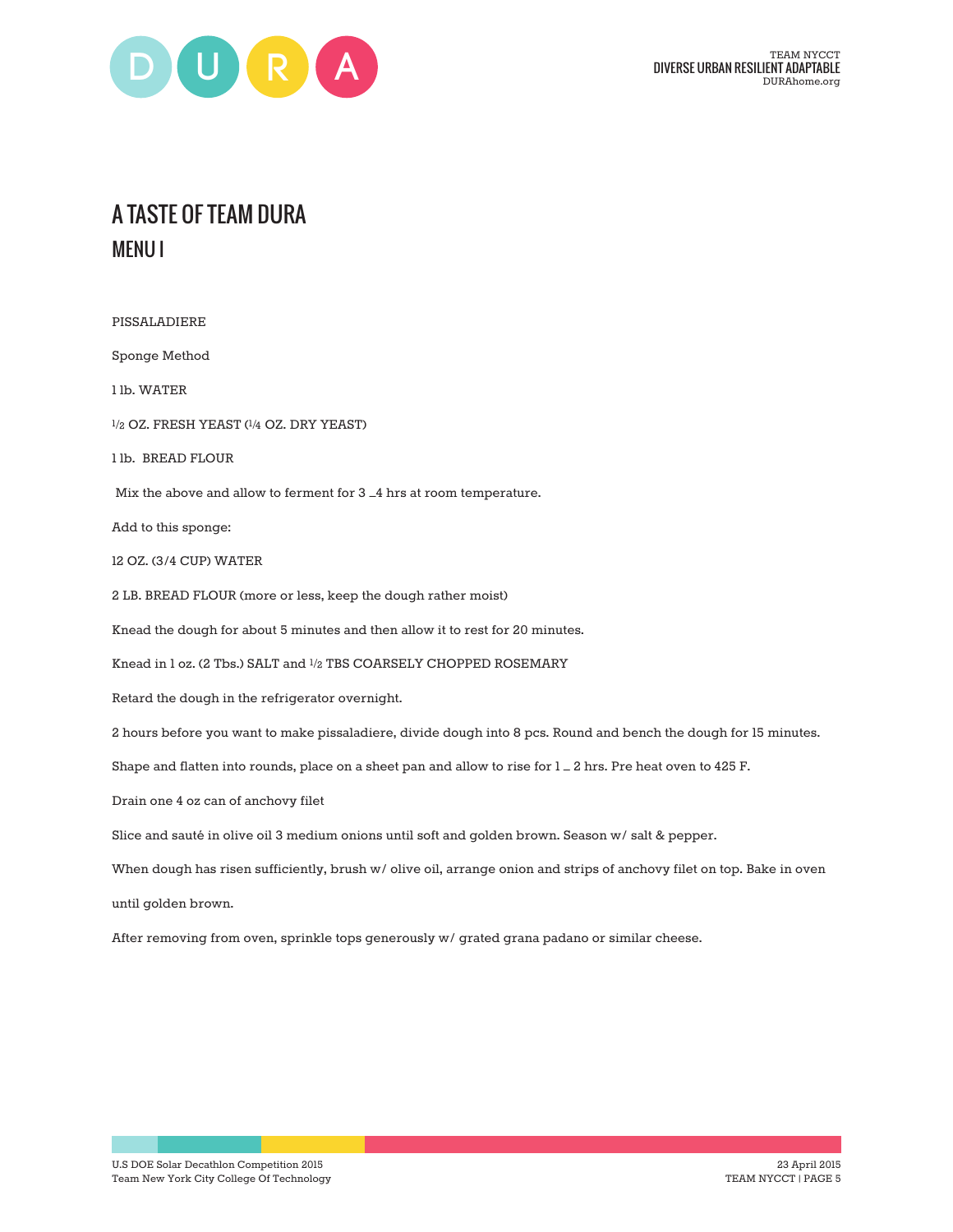

#### DIVER SCALLOP SEVICHE

1 lb Scallops

2 limes, juiced

1 lemon, juiced

Salt & pepper to taste

½ bunch fresh cilantro chapped coarsely

1 small chili pepper diced fine

2 Tbsp olive oil

Mix all the ingredients together EXCEPT for the cilantro. Allow to sit in the fridge for 3 -4 hours or overnight. Just

before serving, toss w/ cilantro and season to taste.

#### PICKLED BEETS

2 lb. beets

- 4 oz. Champagne vinegar
- 2 oz. pickling spice

2 tsp salt

2 – 4 oz. sugar or honey

Wash beets; place in a sauce pot, cover w/ water and simmer until just tender.

Allow to cool and slice or dice as appropriate. Mix vinegar, honey / sugar, salt and pickling spice in a bowl. Add

beets. Stir cover allow to marinate for 2 days at least, one week at best, in the fridge.

### SWEET PEA PUREE

2 lb fresh peas in shell

4 oz. butter

Salt and pepper to taste

Shell, blanch, and shock peas. Puree and add warm butter or olive oil.

U.S DOE Solar Decathlon Competition 2015 Team New York City College Of Technology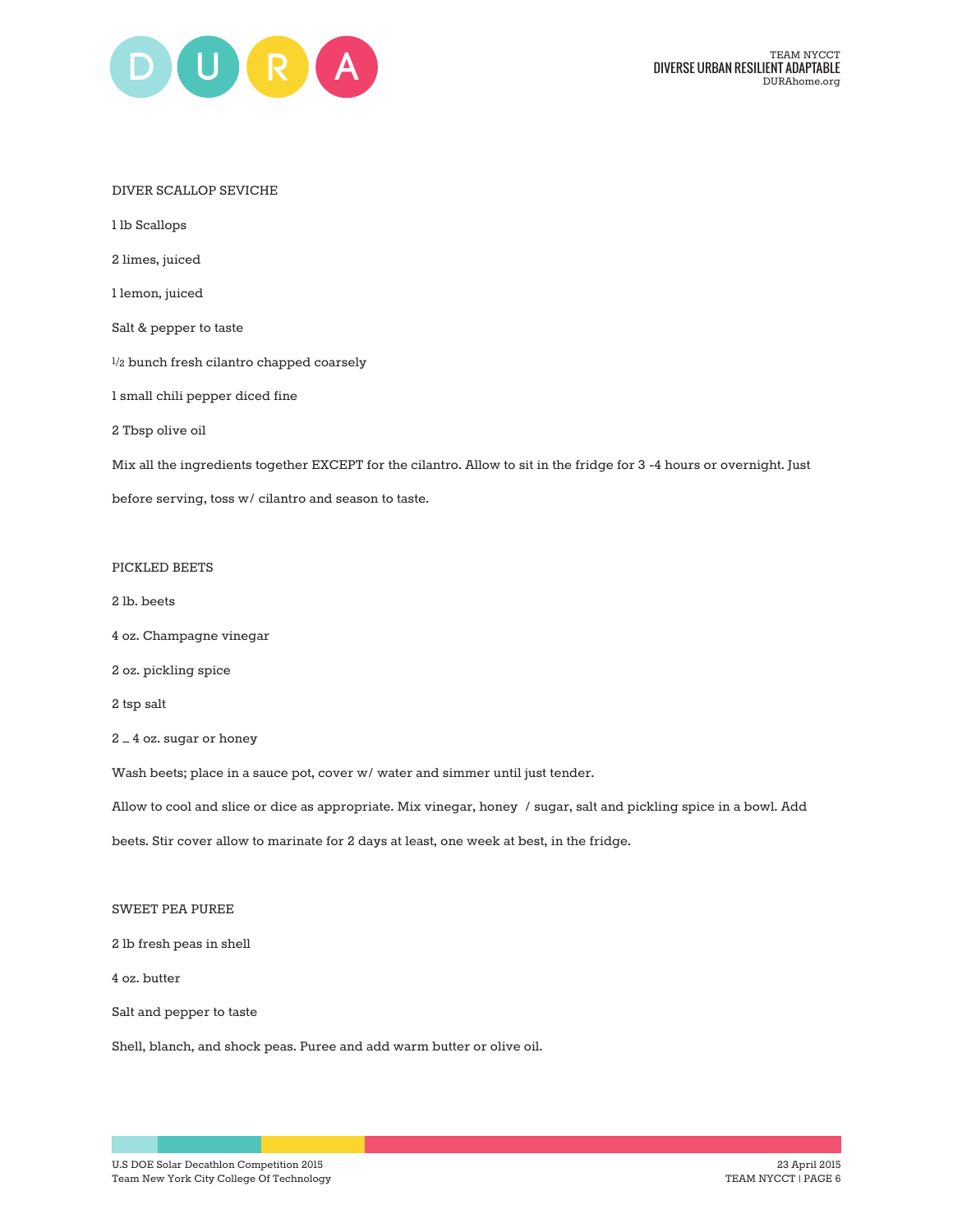

#### RAFFETTO'S PASTA TRIMMINGS, MEATBALLS, TEAM DURA TOMATO SAUCE

| Yield: 10 portions                                     |              |             |
|--------------------------------------------------------|--------------|-------------|
| Pasta (fresh) _ ribbons or 'torn'                      | 3lb          |             |
| DURA tomato sauce (see below)                          | 2qt          |             |
| Meatballs (see recipe below)                           | $3x$ loz     |             |
| Fresh Basil                                            | to garnish   |             |
| Fresh Oregano                                          | to garnish   |             |
| Salt & Pepper                                          | to taste     |             |
| Asiago Cheese                                          | $_{\rm llb}$ |             |
| DURA _ Tomato Sauce                                    |              |             |
| On the Vine Tomatoes _ peeled and pith removed-chopped | $5-6$ lb     |             |
| Garlic Cloves _ minced                                 |              | 3           |
| Shallot _ small dice                                   |              | 4 pieces    |
| Thyme                                                  |              | 1 tsp       |
| Salt and Pepper to taste                               |              |             |
|                                                        |              |             |
| <b>DURA MEATBALLS</b>                                  |              |             |
| Ground Pork                                            |              | $1.5$ l $b$ |
| <b>Ground Beef</b>                                     |              | $1.5$ l $b$ |
| <b>Breadcrumbs</b>                                     |              | 3oz         |
| Sage_finely chopped                                    |              | 2oz         |
| Mustard (NYC)                                          |              | 2oz         |
| Methods:                                               |              |             |
| <b>DURA SAUCE:</b>                                     |              |             |

Meatballs: mix all ingredients and potion into 1oz meatballs, cook to internal temp of 155F

Cook the pasta and toss with the warm sauce and garnish with three meatballs per person

Sprinkle with cheese and herbs to garnish.

Sweat all ingredients very gently for 10 min. puree.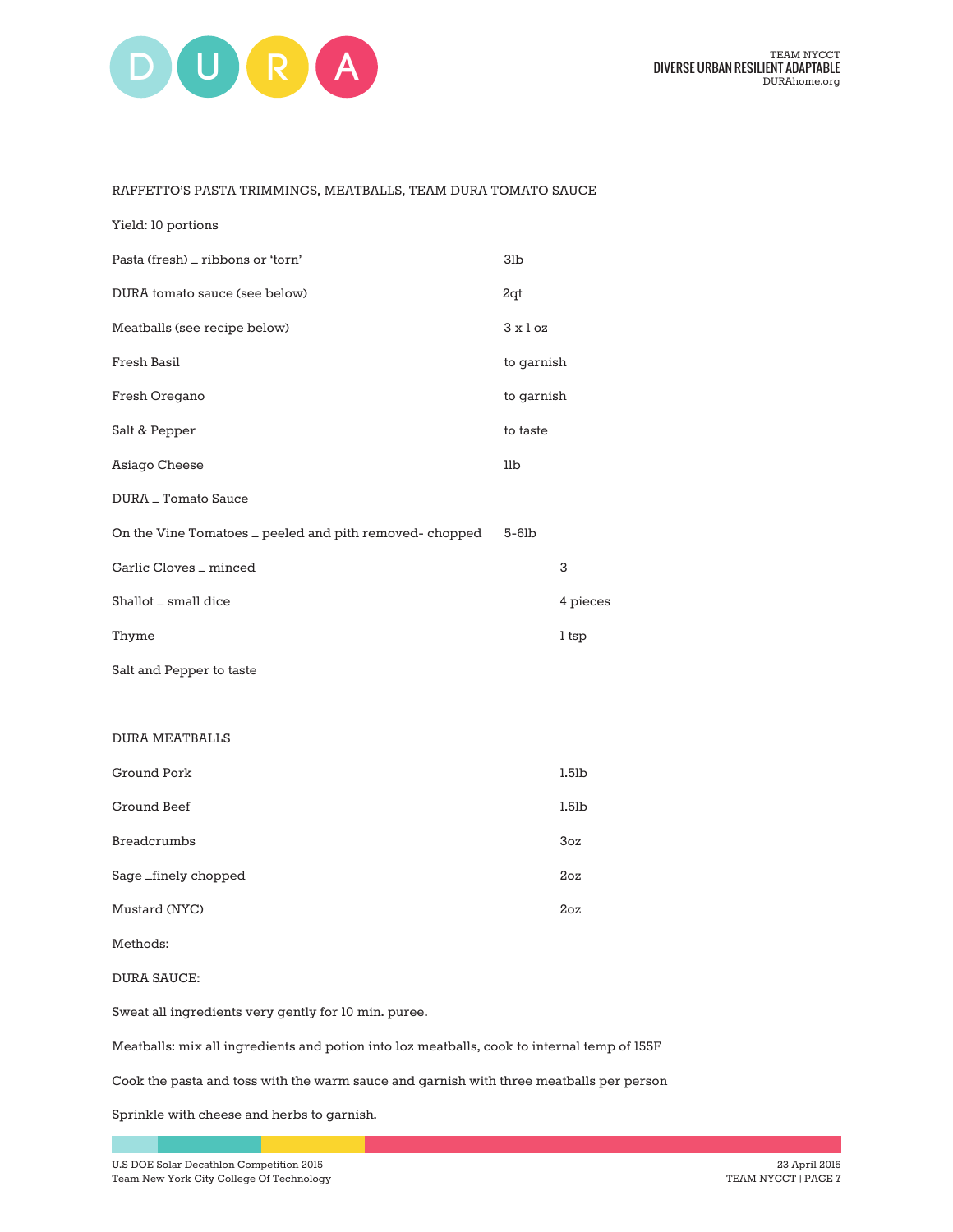

### BROOKLYN CHEESECAKE PANNA COTTA

10 oz. Milk

- 10 oz. crème fraiche
- 10 oz. Cream cheese
- 10 oz. cream
- 8 oz. Sugar
- 4 tsp Gelatin (4 -5 sheets)
- 1 large vanilla bean

Soften gelatin in cold water for 10 minutes. Scrape vanilla pod into milk & cream. Scald, add sugar and softened gelatin, cool to room temperature. Soften cream cheese and slowly add in the crème fraiche while stirring until smooth. Mix cream cheese / crème fraiche into remaining ingredients. Pour into 4 oz ramekins. Chill for 3 -12 hours. Unmold onto a plate and garnish w/ macerated mango & lime juice.

Yield 12 x 4oz ramekins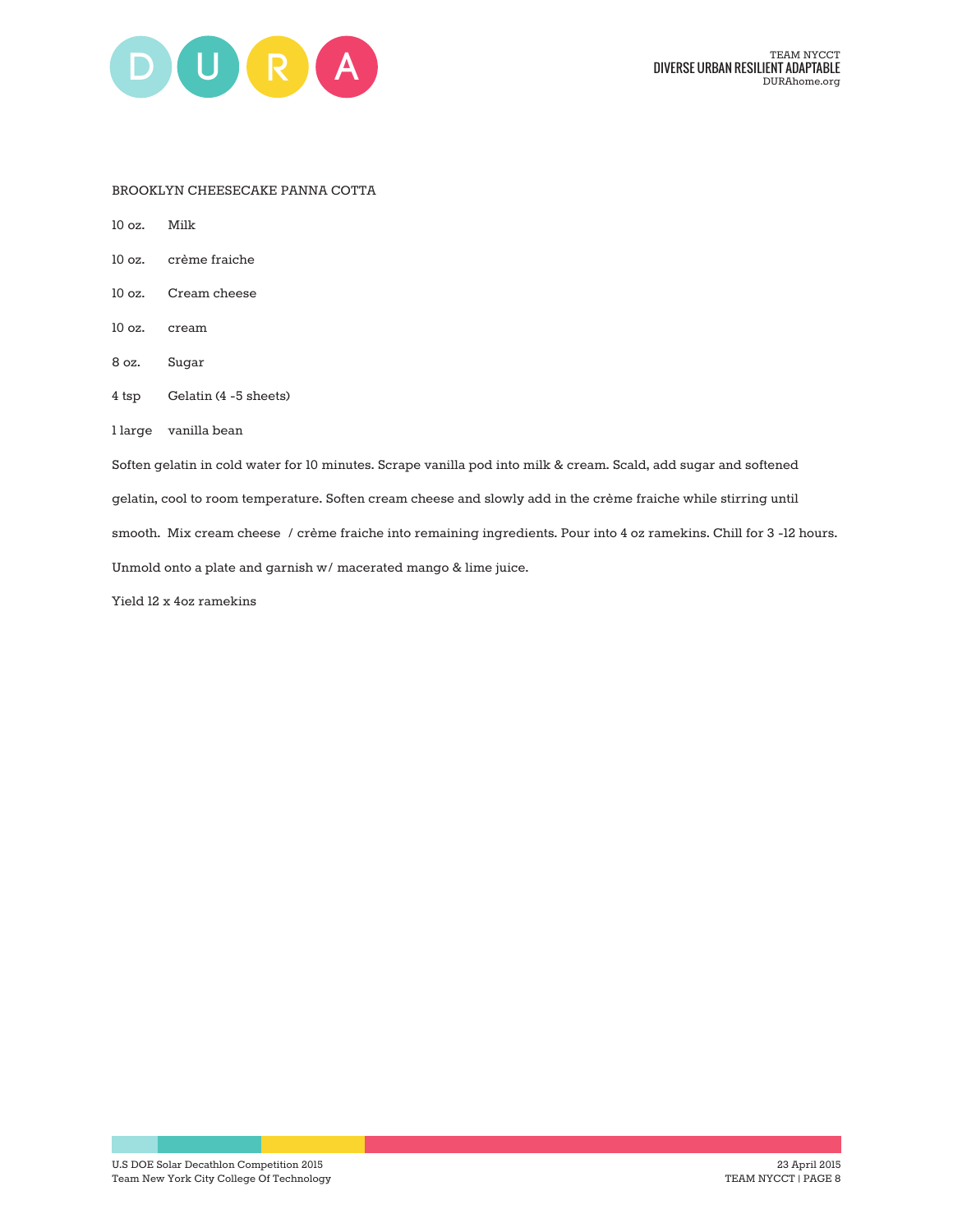

# A TASTE OF TEAM DURA MENU II

GOAT CHEESE CROUSTADE

- 1 French bread Baguette
- 12 oz soft fresh goat cheese

2 oz. cream

1-bunch chives

1 oz olive oil

Salt and pepper to taste

Soften goat cheese with cream, stir in chopped chives. Season w/ salt & pepper. Place in a pastry bag w/ a medium star tip.

Slice baguette and sauté in a hot pan w/ the olive oil until golden. Place bread slices on a plate and pipe cheese mixture on top. Garnish w/ chive sprig. Serve w/ diced fresh melon pieces & halved figs.

### CARROT & AVOCADO 'TARTARE', BUTTERNUT SQUASH KERNELS, NYC HONEY, CAYENNE DUST

Yield: 10

| Carrot                 | 3 <sub>lb</sub>     |
|------------------------|---------------------|
| Avocado                | 3 pieces            |
| Butternut Squash Seeds | from 1 large squash |
| Honey                  | 4fl oz              |
| Cayenne pepper         | $\frac{1}{4}$ tsp   |
| Parsley                | $1/4$ bunch         |
| Olive Oil              | $3-5f1$ oz          |
| Salt & Pepper          | to taste            |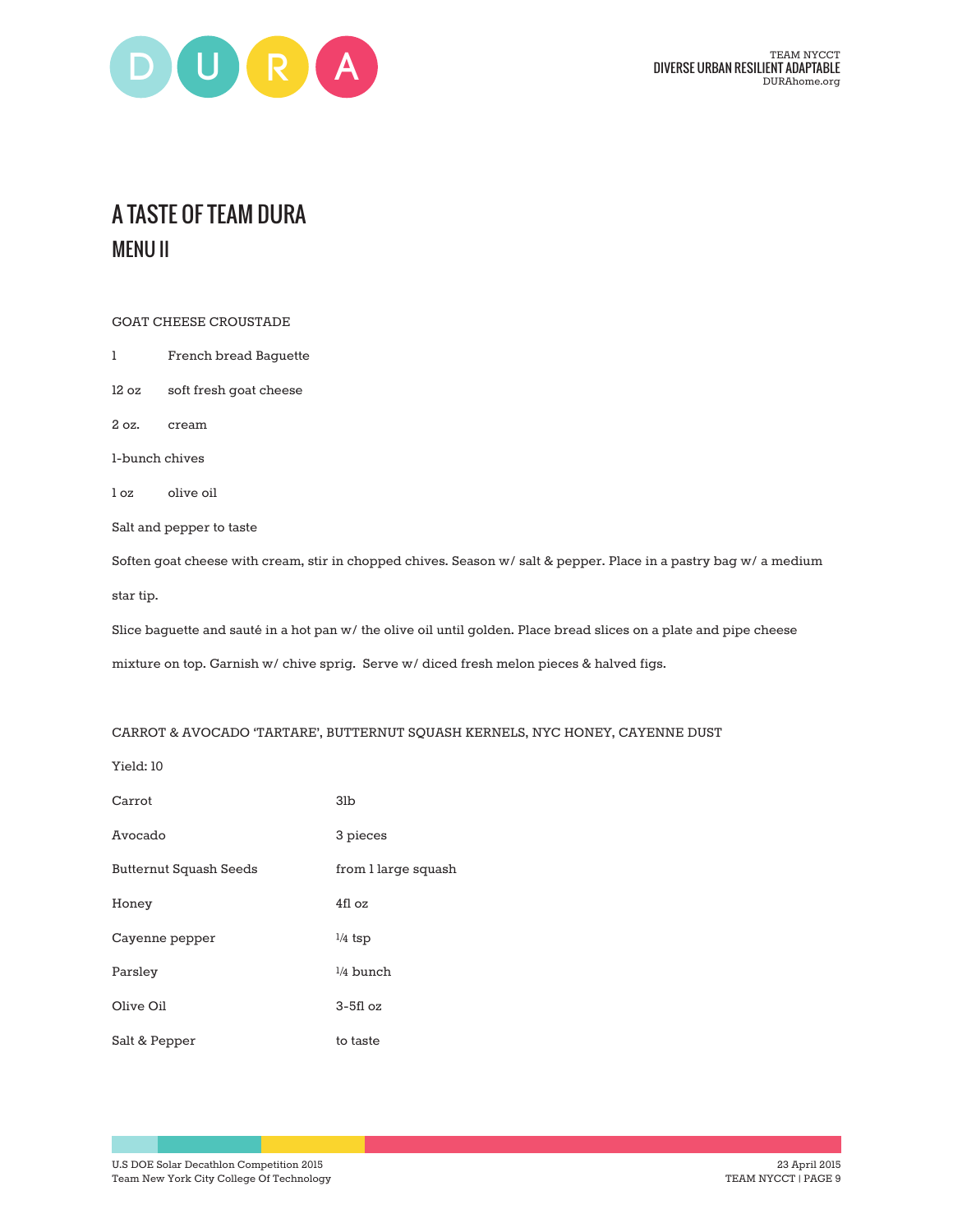

Special Equipment: Mortar and pestle

Method:

1. Preheat oven to 300F. Cut carrot into small dice and place in a mortar with the salt and pepper, 3 fl oz of the olive oil.

2. Extract the seeds from the butternut squash and coat with the remainder of the olive oil. Bake for approx. 7-10min.

Season slightly with salt and pepper and honey then return to the oven for another 10min. set aside to cool.

3. Finely mince the parsley.

4. Add 1 avocado, diced, to the mortar and gently grind the ingredients in it together with the pestle. Grind with the

pestle, adding just enough avocado to bring the mixture together.

5. Fold in a sprinkling of parsley

6. Mold 3-4oz of the 'tartare' mixture into a ring mold (or quenelle), sprinkle with the butternut squash kernels and

drizzle with the honey and dust with cayenne pepper.

Garnish with bib lettuce; add bread or crackers to accompany if desired

Poached Snapper, Orange-Parsley Emulsion; 12 Grain Pilaf

Yield: 10 portions

Snapper 10x 4oz portions of cleaned snapper

Court Bouillon (see recipe below)

| Parsley        | 1.5 bunches                      |
|----------------|----------------------------------|
| Oranges        | 6 (segmented and juice reserved) |
| Olive oile     | 3oz                              |
| 12 Grain Blend | 4 cups                           |
| Stock          | $4$ qts                          |
| Butter         | 5oz                              |
| Garlic         | l clove (whole)                  |
| Onion          | 4oz small dice                   |
|                |                                  |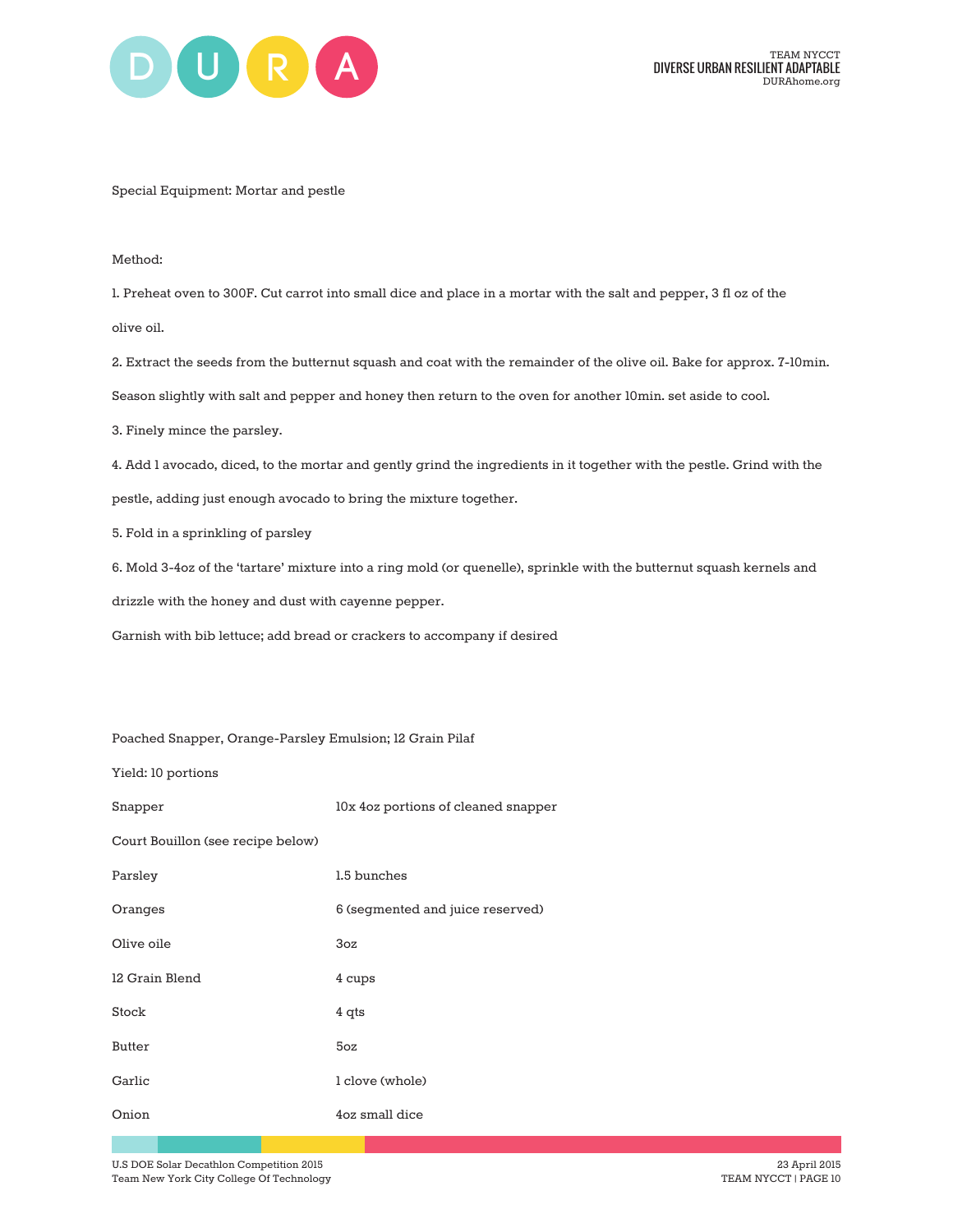

| Celery                         | 2 ribs small dice |
|--------------------------------|-------------------|
| Carraway seeds (toasted) 1 tsp |                   |
| Carrot ends                    | curls for garnish |
| Court Bouillon:                |                   |
| Water                          | 3 qt              |
| Fennel top                     | 3 heads           |
| Star anise                     | l piece           |
| Onion                          | 1 med dice        |
| Celery                         | 2 ribs med dice   |
| Carrot                         | 1-2 med dice      |
| Salt and pepper                | to taste          |
| Bay leaves                     | 2                 |

Court Bouillon: combine all ingredients, bring to a boil, reduce to a simmer for 5 min then reduce to poaching temperature.

12 Grain Pilaf: Melt butter, sweat the onion, celery, caraway seeds then toast the grains in the butter. Add the warm stock and the garlic clove, cover and sit over med. heat in until all liquid is absorbed and grains are soft. Rest for 5-10 before fluffing with a fork.

Orange-Parsley Emulsion: Combine parsley, orange juice, olive oil and salt and pepper into a blender and puree. Check seasoning then add segments to taste or for garnish

Snapper: When court bouillon has reached adequate flavor – add snapper (in bag or placed on perforated pan) to

liquid and poach until done (time depends on thickness) reserve for service.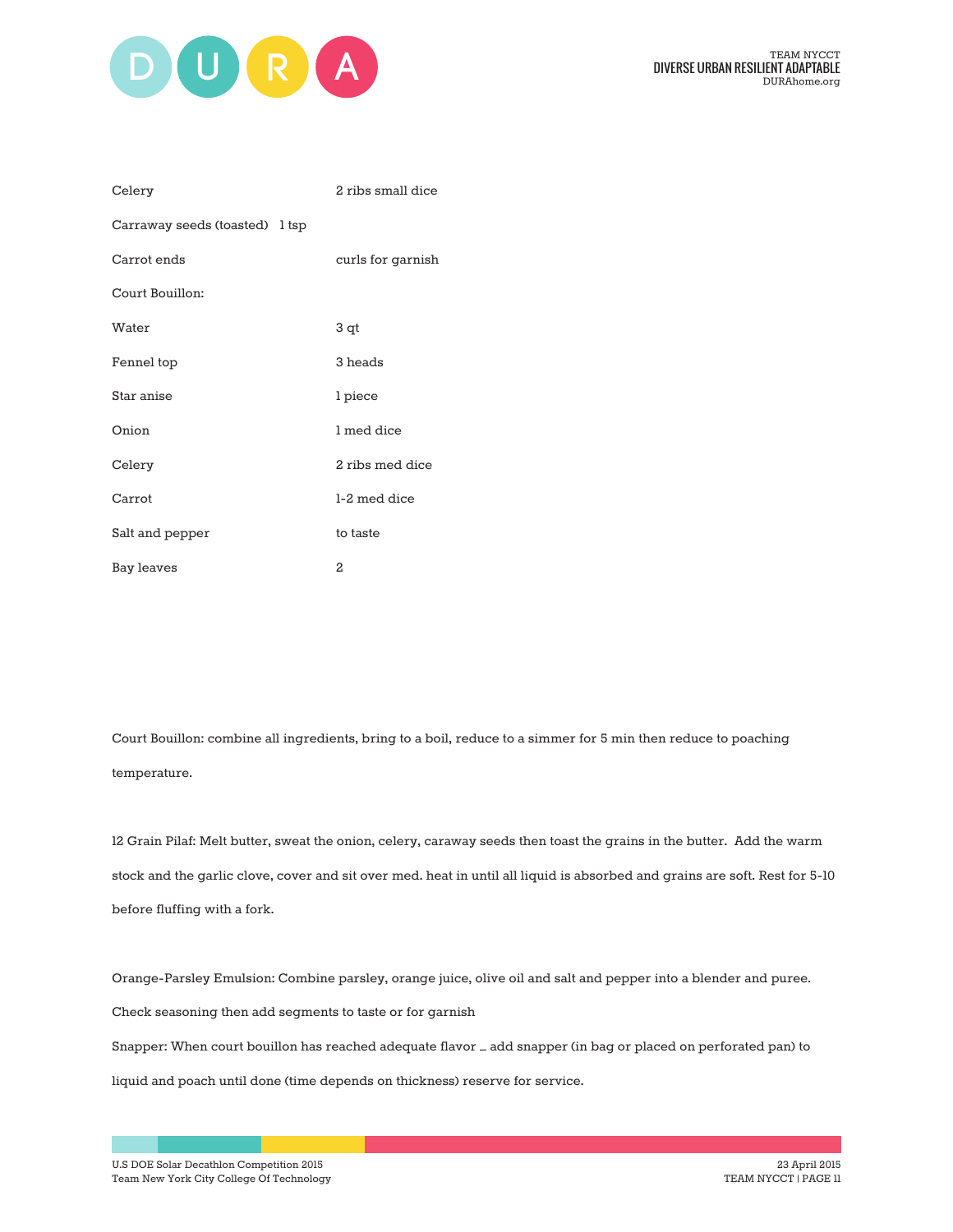

#### UPTOWN CANOLLI

This dessert consists of a lace tuille "cannoli" filled w/ caramel mousse & raspberries

| Lace tuille |                      |
|-------------|----------------------|
| 8 OZ        | <b>BUTTER</b>        |
| 8 OZ        | <b>SUGAR</b>         |
| Pinch       | <b>SALT</b>          |
| 2 OZ        | <b>CREAM</b>         |
| $1/4$ tsp   | <b>VANILLA</b>       |
| 3/4 OZ      | <b>FLOUR</b>         |
| 4 OZ        | <b>GROUND ALMOND</b> |

Bring butter, sugar salt cream and vanilla to a boil. Stir in flour and ground almonds. Place Tbs –size dollops on a silpat and bake at 375 until golden. While hot remove from pan and shape around a large cylinder.

#### CHOCOLATE CARAMEL MOUSSE

| 8 oz.  | bittersweet chocolate, melted |
|--------|-------------------------------|
| 3      | egg yolks                     |
| 4oz    | sugar                         |
| 4oz    | milk                          |
| 1 pint | cream                         |
| 2 tsp  | vanilla                       |
| 1 pt   | crème fraiche                 |
| 4oz    | powdered sugar                |
|        |                               |

In a small saucepan caramelize the 4 oz. sugar w/ a little water. Slack back w/ the milk and stir well and heat to dissolve. In a small bowl beat yolks and slowly temper hot milk / caramel into yolks while beating. Cook over low heat or a water bath until nappe'. Whip the cream to soft peaks and keep cold. Stir the caramel milk mixture (a caramel anglaise) into the melted chocolate. Place mousse in pastry bag and pipe into 'cannoli' shells. Garnish w/ dusted raspberries and whipped crème fraiche sweetened w/ powdered sugar.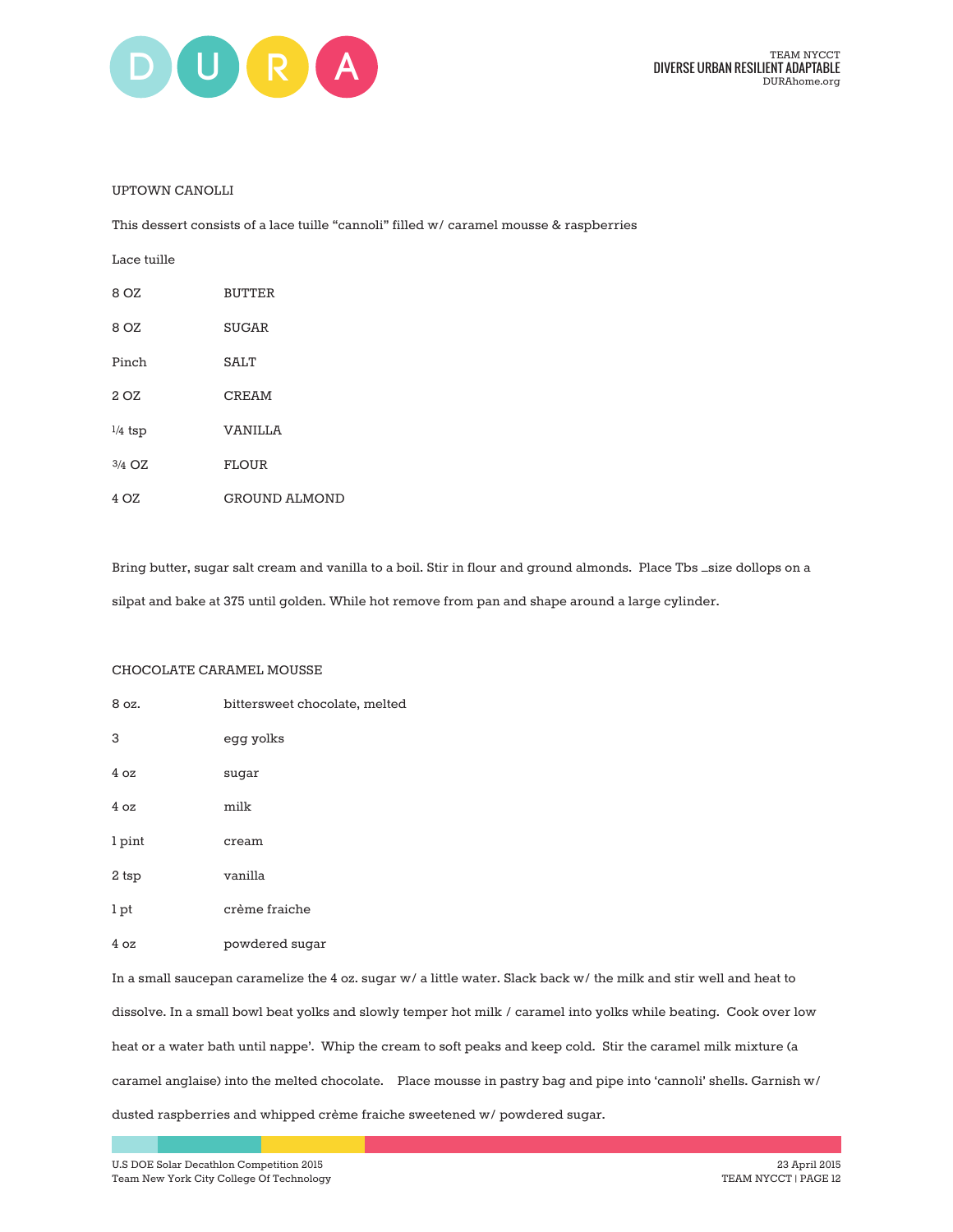

# INGREDIENT LIST DINNER MENU #1

| <b>Dessert</b>     |                         |  |  |
|--------------------|-------------------------|--|--|
| Brooklyn           |                         |  |  |
| Cheesecake         |                         |  |  |
| Cream cheese       | $.75$ lb.               |  |  |
| Crème fraiche      | 1 pt.                   |  |  |
| Gelatin leaves     | 10                      |  |  |
| Cream              | 1pt.                    |  |  |
| Vanilla bean       | $\overline{2}$          |  |  |
| Sugar              | 8 oz.                   |  |  |
| Lime               | 1                       |  |  |
| Mango              | $\overline{2}$          |  |  |
|                    |                         |  |  |
|                    |                         |  |  |
| Grazing            |                         |  |  |
| <b>Olives</b>      | 2lb                     |  |  |
| Cheese (CA local   | 2lb                     |  |  |
| cheeses)           |                         |  |  |
| <b>Bread Flour</b> | 4 <sub>1</sub> b        |  |  |
| Olive Oil          | $8f$ l oz               |  |  |
| Anchovies          | 12oz tin                |  |  |
| Onion              | 2lb                     |  |  |
| Coarse salt        | 50z                     |  |  |
| Yeast              | 2oz                     |  |  |
| Thyme              | <b>lbunch</b>           |  |  |
| Grana Padano or    | 4oz. grated             |  |  |
| similar            |                         |  |  |
|                    |                         |  |  |
| Appetizer          |                         |  |  |
| <b>Diver</b>       | $\overline{\text{lib}}$ |  |  |
| Scallops           |                         |  |  |
| <b>Beets</b>       | 2lb                     |  |  |
| Limes              | $\overline{2}$          |  |  |
| lemons             | 1                       |  |  |
| <b>Fresh Peas</b>  | 2lb                     |  |  |
| Salt & Pepper      | To taste                |  |  |
| Pickling spices    | 2oz                     |  |  |
| Champagne          | lqt                     |  |  |
| Vinegar            |                         |  |  |
| <b>Butter</b>      | $\overline{4}$ oz.      |  |  |
|                    |                         |  |  |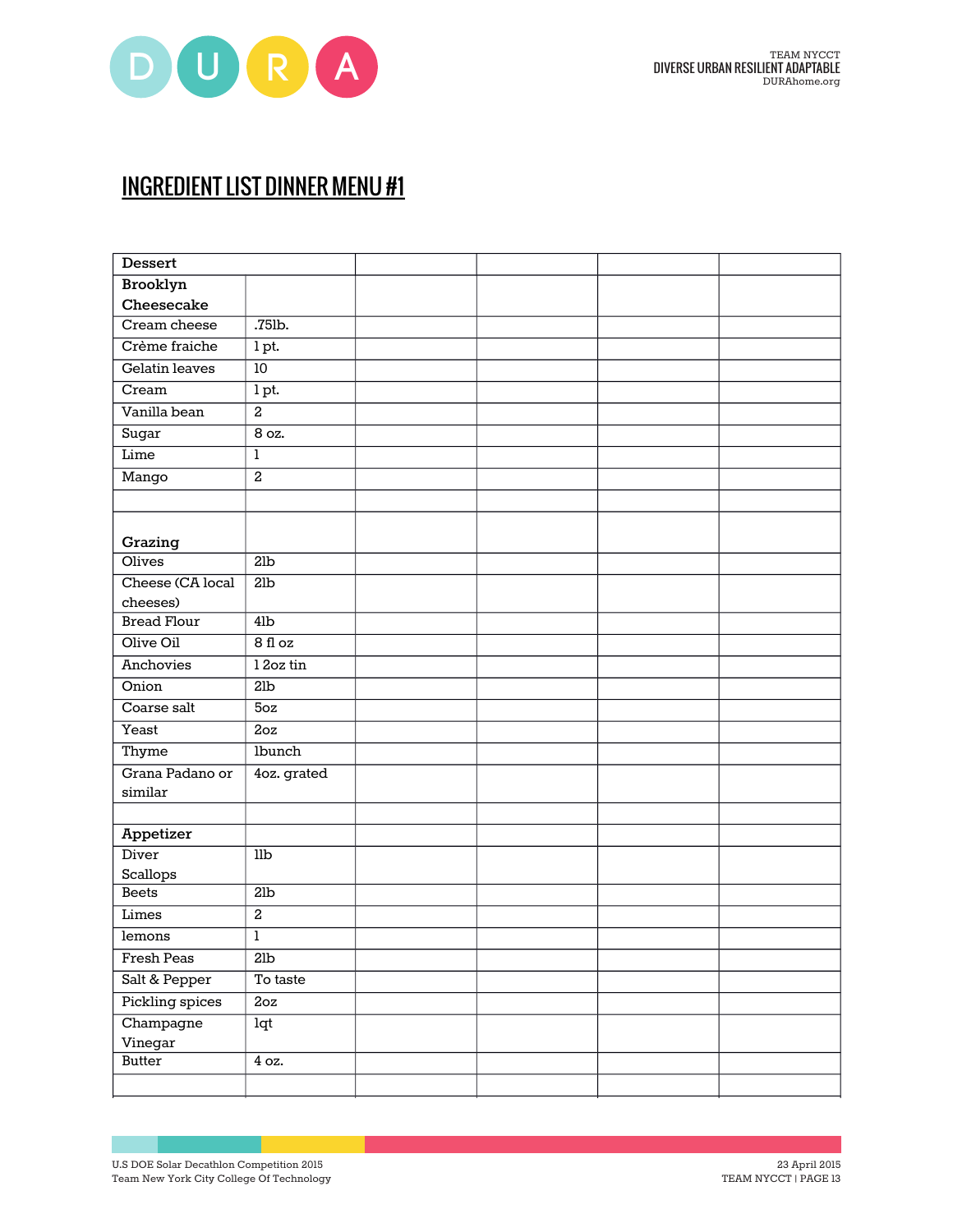

| <b>Main Course</b> |                  |  |  |
|--------------------|------------------|--|--|
|                    |                  |  |  |
| Pasta Trimmings    | $2.5$ lb         |  |  |
| Grass fed          | .5 <sub>lb</sub> |  |  |
| ground pork        |                  |  |  |
| Grass fed          | .5 <sub>lb</sub> |  |  |
| ground beef        |                  |  |  |
| Rosemary           | lbunch           |  |  |
| <b>NYC Mustard</b> | 2fl oz           |  |  |
| Tomatoes _ local   | $5-6$ lb         |  |  |
| in season          |                  |  |  |
| Onion              | 21 <sub>b</sub>  |  |  |
| Garlic             | lhead            |  |  |
| Shallots           | 2pieces          |  |  |
| Basil              | lbunch           |  |  |
| Asiago (source a   | .5 <sub>lb</sub> |  |  |
| local ?)           |                  |  |  |
|                    |                  |  |  |
|                    |                  |  |  |
| <b>BEVERAGE</b>    |                  |  |  |
| Watermelon         | 21 <sub>b</sub>  |  |  |
| Sparkling Water    | 3qt              |  |  |
| Cayenne            | Pinch            |  |  |
| Sugar (raw)        | .5 <sub>lb</sub> |  |  |
| Mint               | lbunch           |  |  |
| Lemongrass         | lpiece           |  |  |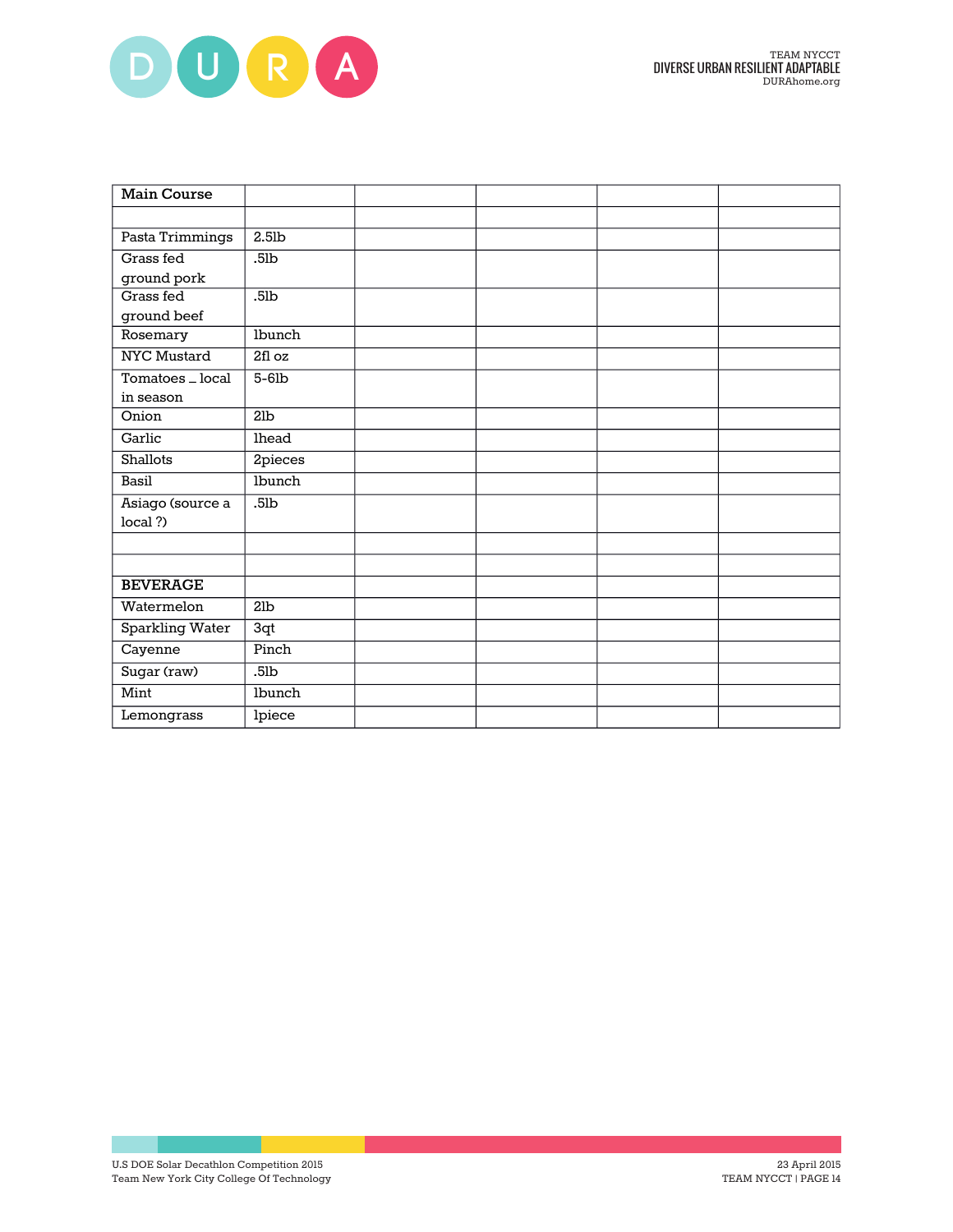

# INGREDIENTS FOR DINNER MENU # 2

| <b>GRAZING</b>     |         |  |  |
|--------------------|---------|--|--|
| <b>Goat Cheese</b> | 12 oz.  |  |  |
| French Bread       | l loaf  |  |  |
| Melon (in          | l piece |  |  |
| season)            |         |  |  |
| Fig                | 1 pt    |  |  |
| Extra Virgin       | 4fl oz  |  |  |
| Olive Oil          |         |  |  |
| Chives             | l bunch |  |  |

| <b>APPETIZER</b> |                 |  |  |
|------------------|-----------------|--|--|
| Avocado          | 4pieces         |  |  |
| Carrot           | 3 <sub>lb</sub> |  |  |
| Butternut        | l piece         |  |  |
| Squash           |                 |  |  |
| Cayenne          | l pinch         |  |  |
| NYC Honey        | 4 fl oz         |  |  |

| Paprika             |          |  |  |
|---------------------|----------|--|--|
| Maldon Salt         |          |  |  |
| <b>Black Pepper</b> |          |  |  |
|                     |          |  |  |
| <b>MAIN COURSE</b>  |          |  |  |
| Snapper fillet      | 12 x 60z |  |  |
| Oranges             | 3 pieces |  |  |
| Parsley             | l bunch  |  |  |
| 12 grain rice       | 1.51b    |  |  |
| blend               |          |  |  |
| Butter (salted)     | llb      |  |  |
| Celery              | .5 bunch |  |  |
| Fennel              | 1 head   |  |  |
| Fennel Seed         | loz      |  |  |